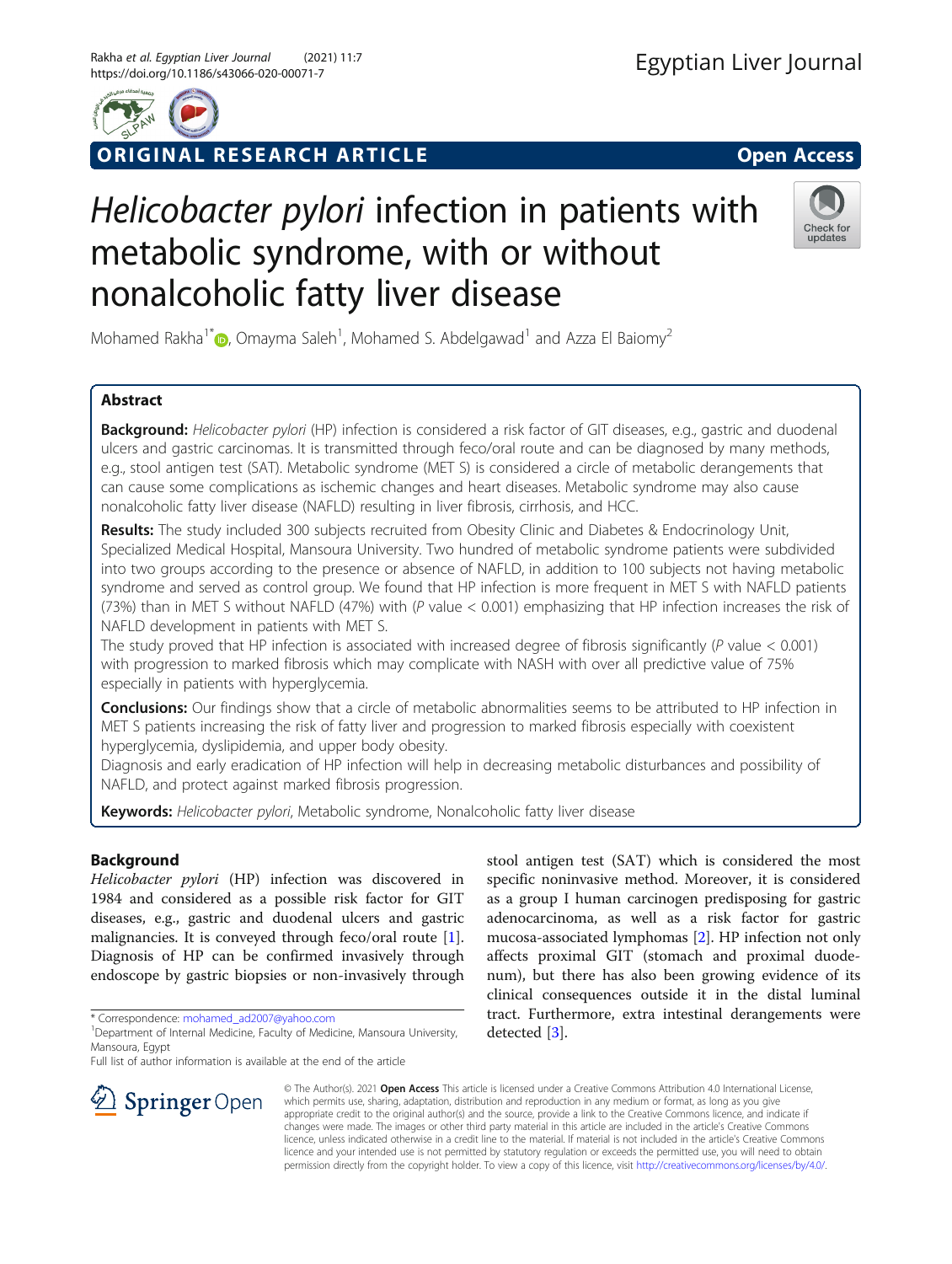Nonalcoholic fatty liver disease (NAFLD) is defined as the presence of hepatic steatosis, either on imaging or biopsy, in the absence of a cause of secondary fat accumulation, such as significant alcohol consumption [[4](#page-7-0)]. It is subdivided into two entities: simple nonalcoholic fatty liver (NAFL) or nonalcoholic steatohepatitis (NASH). Patients with NAFLD are generally asymptomatic, although they sometimes have organomegaly by abdominal examination or reveal mild elevation in liver enzymes on laboratory investigations; thus, NAFLD is often found accidentally, and it is considered as the hepatic insult of metabolic syndrome. Only through biopsy, simple steatosis can be differentiated from NASH [\[5](#page-7-0)]. Patients with NAFLD might progress from simple steatosis to steatohepatitis, then to fibrosis and cirrhosis [[6](#page-7-0)].

Treatment of metabolic syndrome and NAFLD includes, as its mainstay, weight loss for those patients who are overweight. Meanwhile, decreasing liver enzymes' level and histological improvement can be reached by weight loss as well as increased physical activity [\[7\]](#page-7-0).

The evidence for an association between HP infection and development of NAFLD has initially centered on the discovery of the presence of anti-HP immunoglobulin G (IgG) in patients with NAFLD. An initial study evaluating the presence of anti-HP IgG in 75 patients with suspected liver disease found that, anti-HP IgG was detected in the liver in one patient with NASH by PCR [[8\]](#page-7-0).

Subsequent studies, using PCR amplification for HP 16 srRNA genes in 46 patients with chronic liver disease, were able to identify HP 16 srRNA positivity in 45.4% (5/11) patients with NAFLD [[9\]](#page-7-0). In fact, the authors demonstrated that HP infection (history of HP eradication and/or HP IgG seropositivity) could independently predict NAFLD in logistic regression analysis [[10\]](#page-7-0).

Metabolic syndrome refers to group of metabolic conditions that can lead to many complications as heart disease. The main features of metabolic syndrome are insulin resistance, high blood pressure, abnormal cholesterol levels, and increased risk for clotting. Previous researches showed that metabolic syndrome increases the risk of type II diabetes from 9 to 30 times, and the risk of heart diseases up to 4 times, than that of the normal population. Other health risks caused by metabolic syndrome include nonalcoholic fatty liver disease (NAFLD), resulting in in-flammation and the potential for liver cirrhosis [\[11](#page-7-0)].

There are conflicting data regarding the association between HP infection and metabolic syndrome [\[12](#page-7-0)]. Also, there is limited number of studies focusing on the interaction between HP infection and NAFLD in patients with MET S.

## Aim of the work

Given the high prevalence of HP infection in Egypt which is reaching up to 80% [\[13](#page-7-0)] and the relatively high prevalence of fatty liver [\[14\]](#page-7-0), it could be significantly important to discover and establish the possible correlation between the two abovementioned factors especially in the presence of other metabolic disturbances of metabolic syndrome in the Egyptian patients.

## Methods

#### Study design

It is a case control study.

#### Study subjects

The study included 300 subjects (18–65 years old) recruited from the Obesity Clinic and Diabetes & Endocrinology Unit, Specialized Medical Hospital, Mansoura University.

Metabolic syndrome patients were selected according to the criteria of Alberti et al. [\[4](#page-7-0)] and subdivided into 2 groups according to the presence or absence of NAFLD, in addition to 100 subjects not having metabolic syndrome and served as control group.

- Control group: group 1, 100 age-matched healthy individuals.
- Metabolic syndrome (MET S) with NAFLD: group 2, 100 patients of MET S according to the criteria of Alberti et al. [[4\]](#page-7-0) with hepatic steatosis diagnosed by ultrasound.
- Metabolic syndrome (MET S) without NAFLD: group 3, 100 patients of MET S without NAFLD.

#### Inclusion criteria

- 1. Adult patients with age range 18–65.
- 2. Patients with metabolic syndrome: 3 or more of the following criteria [[4\]](#page-7-0).
	- A waist circumference over 94 cm in men and over 80 cm in women
	- Serum triglycerides 150 mg/dl or above, or taking medication for elevated triglycerides.
	- HDL cholesterol 40 mg/dl or lower in men and 50 mg/dl or lower in women.
	- Blood pressure of 130/85 mmHg or above or taking medication for high blood pressure.
	- Fasting blood glucose of 100 mg/dl or above or taking antidiabetic medications.

## Exclusion criteria

- 1. Decompensated congestive heart failure, advanced renal or hepatic disease including HCV, or malignancy including gastric carcinoma or hepatocellular carcinoma.
- 2. Active infections with antibiotic therapy.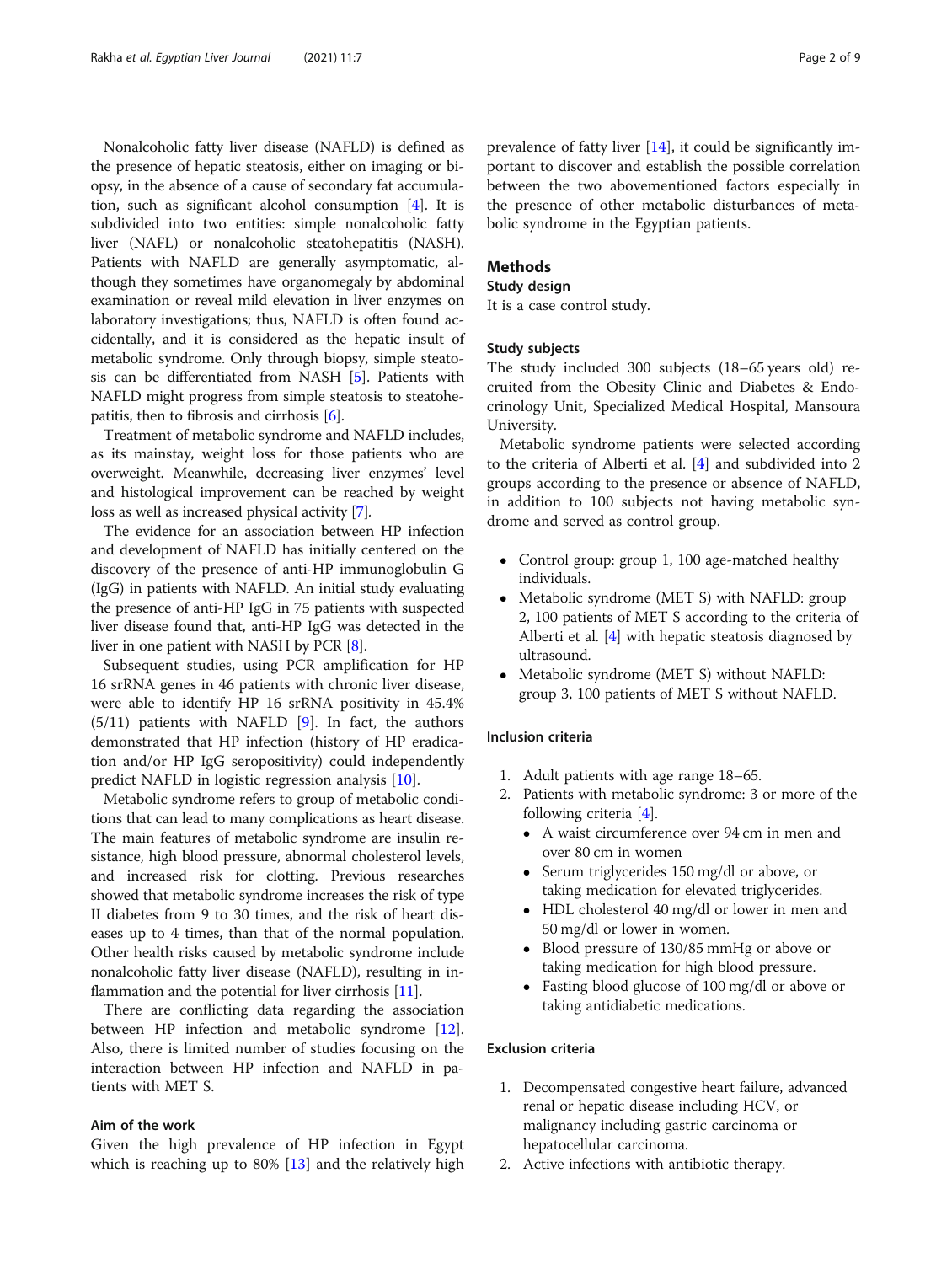- 3. Other causes of fatty liver, e.g., fatty liver with pregnancy and TPN and history of alcohol intake.
- 4. Secondary obesity causes (Cushing and hypothyroidism syndromes).
- 5. Patients declining to provide informed consent.

#### Patient evaluation

All study patients were subjected to:

- History taking with stress on intake of medications, past history of antibiotic intake—history of H. pylori infection treatment.
- Thorough clinical examination with stress on blood pressure, weight, and height with measuring waist circumference and calculating BMI which was categorized as follows:
	- Normal weight 18.5 to 24.9 kg/m<sup>2</sup>.
	- Overweight 25 to 29.9 kg/m<sup>2</sup>.
	- Obese more than  $30 \text{ kg/m}^2$ .
- Laboratory investigations:

Fasting lipid profile: LDL, HDL, TGs, cholesterol level; liver function tests: ALT/AST ratio; serum albumin; complete blood count (CBC); prothrombin time (PT); activated partial thromboplastin time (APTT); serum creatinine (S. Cr); thyroid-stimulating hormone (TSH); fasting blood glucose (FBG).

• Abdominal ultrasonography for detection of hepatic steatosis

Increased echogenicity and brightness of liver parenchyma through visual assessment of hepatic echogenicity, measurements of the difference between the liver and kidneys in echo amplitude, evaluation of echo penetration into the deep portion of the liver, and determination of the clarity of blood vessel structures in the liver [[15\]](#page-7-0).

- NAFLD fibrosis risk score: calculated online—to discover patients with marked fibrosis—according to Angulo et al. [\[16](#page-8-0)] which divided the patients into the following:
	- 1. NO or mild fibrosis (F0–F2).
	- 2. Marked fibrosis (F3–F4) that might progress to NASH
- H. *pylori* detection: stool antigen test (SAT).

H. *pylori* stool antigen tests were measured by using a one-step test device (ABON) for the qualitative detection of HP Ag in the feces. The one step HP stool Ag test device ABON (Biopharm-Hangzhou) is a chromatographic immunoassay for the qualitative detection of HP antigen in human feces and providing results in 10 min with sensitivity and specificity more than 99.9% [[17\]](#page-8-0).

According to the manufacturer's instructions, the test is defined positive if two distinct colored lines appear and negative if one line appears.

### Statistical analysis

Data were fed to the computer and analyzed using the IBM SPSS software package version 22.0. Qualitative data were described using number and percent. They were described using median (minimum and maximum) for non-parametric data and mean and standard deviation for parametric data after testing normality using Kolmogorov-Smirnov test.

P value less than 0.05 (5%) is considered to be statistically significant.

Binary stepwise logistic regression analysis was used for prediction of independent variables of binary outcome. Significant predictors in the univariate analysis were entered into regression model using forward Wald method/Enter. Adjusted odds ratios and their 95% confidence interval were calculated.

## Results

The present study included 300 subjects. The average age of them ranges from 37 to 57 years old. One hundred and seventy-six cases were males and 124 cases were females (Table [1\)](#page-3-0).

Results showed significantly higher values of body weight, BMI, waist circumference, and blood pressure in patients having MET S with NAFLD than those without NAFLD ( $P$  value < 0.001) (Table [2\)](#page-3-0).

Regarding lipid profile, TGs, s. cholesterol, and LDL levels were significantly higher in MET S with NAFLD group versus MET S without NAFLD, while HDL level was significantly lower ( $P$  value  $< 0.05$ ).

Levels of ALT and FBG were significantly higher in NAFLD patients than non-NAFLDs  $(P \text{ value} < 0.05)$ . S. creatinine level showed non-significant change (Table [3\)](#page-4-0).

Prevalence of HP infection in all study population was 57.7% (173 positive patients out of 300 using stool antigen test). HP infection was more frequent in MET S patients than controls. HP positive cases were significantly more frequent in MET S with NAFLD (73%) than in MET S without NAFLD (47%) (Fig. [1,](#page-4-0) Table [4\)](#page-5-0).

HP infection was found more frequent in rural patients than urbans especially in MET S with NAFLD group while age, gender, BMI, and waist circumference showed non-significant difference between both groups (Table [5\)](#page-5-0).

HP infection was significantly higher in patients with marked liver fibrosis using fibrosis risk score  $[16]$  $[16]$  $[16]$  in patients having MET S with NAFLD (Table [6](#page-6-0)).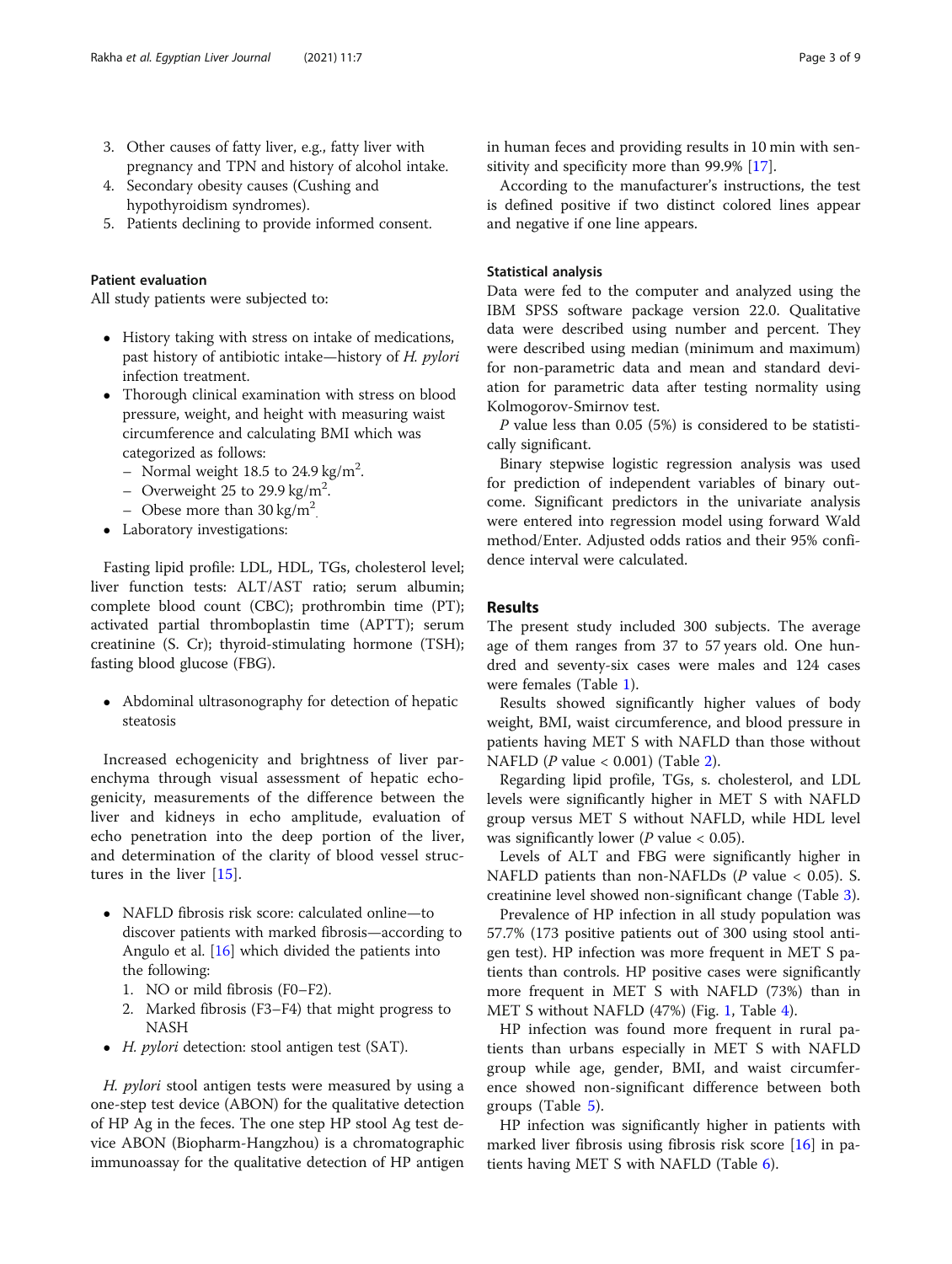|           | Total $N = 300$  | Control $N = 100$ | Metabolic with NAFLD $N = 100$ | Metabolic without NAFLD $N = 100$ |
|-----------|------------------|-------------------|--------------------------------|-----------------------------------|
| Age/years | $47.43 \pm 9.99$ | $47.70 \pm 8.36$  | $47.83 \pm 8.44$               | $46.77 \pm 12.65$                 |
| Sex       |                  |                   |                                |                                   |
| Male      | 176              | 65                | 57                             | 54                                |
| Female    | 124              | 35                | 43                             | 46                                |
| Residence |                  |                   |                                |                                   |
| Rural     | 241              | 77                | 79                             | 85                                |
| Urban     | 59               | 23                | 21                             | 15                                |

<span id="page-3-0"></span>

| Table 1 Demographic characteristics of the studied groups |
|-----------------------------------------------------------|
|-----------------------------------------------------------|

All parameters described as mean  $\pm$  SD, number, and percentage

There were significantly higher values of cholesterol, TGs, ALT, and blood glucose levels in HP positive patients versus HP negative ( $P$  value < 0.05) while LDL and HDL levels showed non-significant difference (Table [7\)](#page-6-0).

Fibrosis score and the presence of DM (hyperglycemia) were predictors of the HP infection in patients having MET S with NAFLD (Table [8\)](#page-7-0).

## **Discussion**

Helicobacter pylori (HP) is a Gram-negative microaerophilic bacterium that mainly invades the gastroduodenal wall and can cause inflammation and ulceration up to malignant transformation of the mucosa. It can also cause many intestinal and extra intestinal complications. It was discovered in 1982 and since then its prevalence is increasing and widespread mainly in developing countries [[18\]](#page-8-0).

Nonalcoholic fatty liver disease (NAFLD) is one of the most important hepatic diseases that were studied. It is defined as hepatic steatosis in  $\geq$  5% of hepatocytes in patients with no or little alcohol intake. It is divided into NAFL or simple steatosis, which often not complicated with cirrhosis or HCC, and nonalcoholic steatohepatitis (NASH) which may progress to complications [[19,](#page-8-0) [20\]](#page-8-0).

Insulin resistance is a corner stone in MET S beside high blood pressure and abnormal cholesterol levels as it is a cluster of metabolic derangements that can lead to many complications including increased risk of DM type II and risk of heart diseases  $[11]$ . The main components for diagnosis of MET S are elevated serum triglycerides, elevated blood pressure, fasting blood glucose, increased waist circumference as an indicator for upper body obesity, and decreased high-density lipoproteins levels obtained from the recent accepted consensus [[4](#page-7-0)]. We need 3 or more of these factors for diagnosis.

#### Table 2 Clinical characteristics among the studied groups

|                                 | Total<br>$N = 300$ | Control<br>$N = 100$ | <b>Metabolic with</b><br>NAFLD $N = 100$ | <b>Metabolic without</b><br>NAFLD $N = 100$ | Test of<br>significance     | Within group<br>significance                    |
|---------------------------------|--------------------|----------------------|------------------------------------------|---------------------------------------------|-----------------------------|-------------------------------------------------|
| Weight (kg)                     | $83.22 \pm 17.63$  | $74.35 \pm 9.46$     | $95.80 \pm 23.41$                        | $79.51 \pm 6.93$                            | $F = 54.86$<br>$P < 0.001*$ | $p1 < 0.001*$<br>$p2 = 0.016*$<br>$p3 < 0.001*$ |
| Height (cm)                     | $170.21 \pm 10.94$ | $171.92 \pm 8.94$    | $169.87 \pm 13.47$                       | $168.84 \pm 9.75$                           | $F = 2.07$<br>$P = 0.13$    | $p1 = 0.18$<br>$p2 = 0.04*$<br>$p3 = 0.50$      |
| BMI $(kq/m^2)$                  | $28.91 \pm 7.04$   | $25.28 \pm 3.08$     | $33.18 \pm 10.03$                        | $28.28 \pm 2.74$                            | $F = 40.49$<br>$P < 0.001*$ | $p1 < 0.001*$<br>$p2 < 0.001*$<br>$p3 = 0.001*$ |
| Waist circumference (cm)        | $100.73 \pm 13.40$ | $118.40 \pm 16.27$   | $102.15 \pm 10.51$                       | $107.09 \pm 15.75$                          | $F = 52.12$<br>$P < 0.001*$ | $p1 < 0.001*$<br>$p2 = 0.46$<br>$p3 = 0.001*$   |
| Systolic blood pressure (mmHg)  | $129.77 \pm 22.64$ | $114.6 \pm 15.0$     | $133.90 \pm 25.30$                       | $140.80 \pm 17.6$                           | $F = 47.06$<br>$P < 0.001*$ | $p1 < 0.001*$<br>$p2 < 0.001*$<br>$p3 = 0.01*$  |
| Diastolic blood pressure (mmHg) | $82.17 \pm 9.48$   | $75.0 \pm 8.34$      | $84.60 \pm 8.09$                         | $86.90 \pm 7.48$                            | $F = 62.54$<br>$P < 0.001*$ | $p1 < 0.001*$<br>$p2 < 0.001*$<br>$p3 = 0.04*$  |

\*statistically significant value

F one way ANOVA test, χ<sup>2</sup> Chi-square test, all parameters described as mean ± SD, number and percentage, p1 difference between control and metabolic with<br>NAFLD group n2 difference between control and metabolic without NA NAFLD group, p2 difference between control and metabolic without NAFLD group, p3 difference between metabolic with and without NAFLD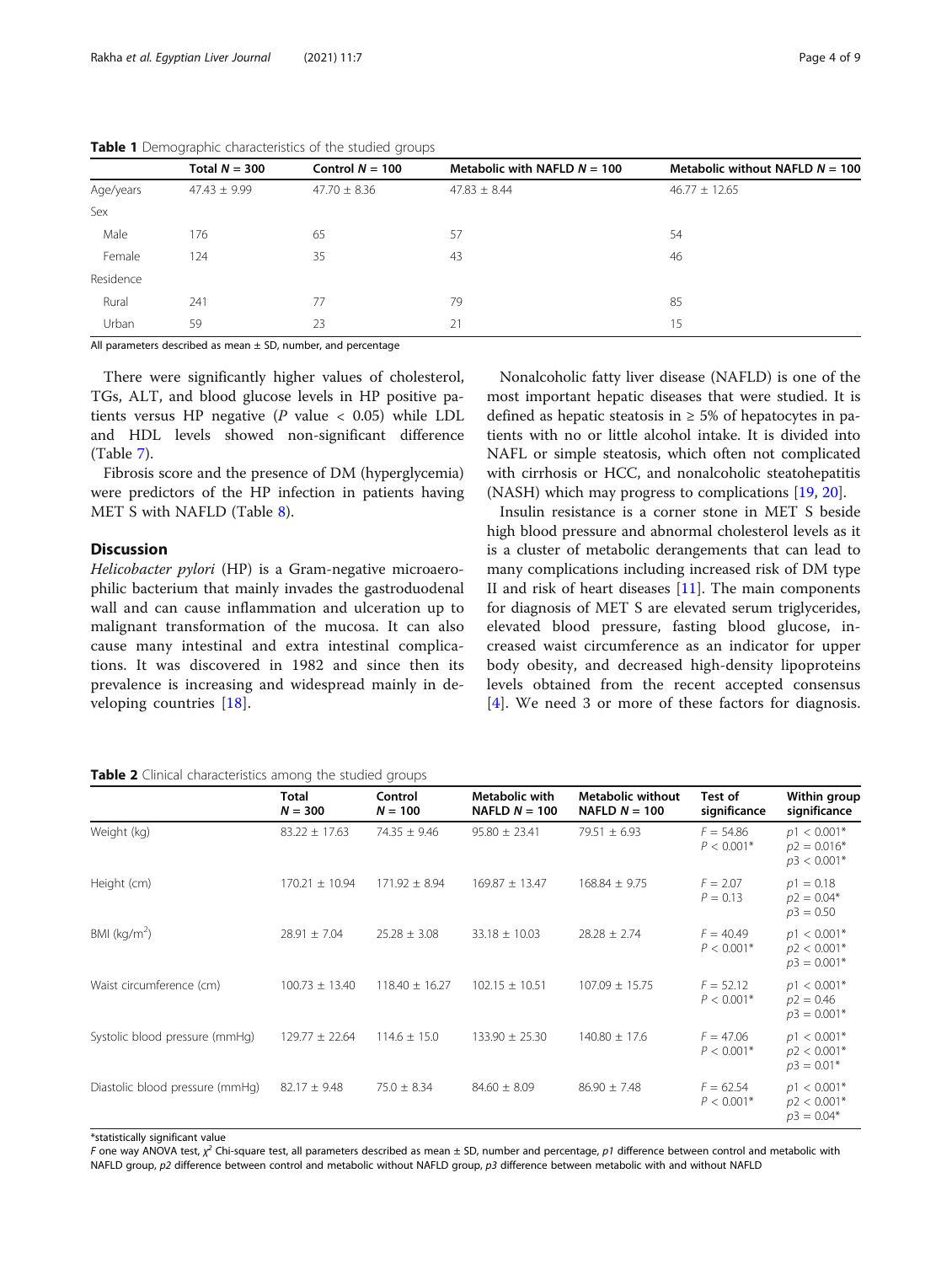<span id="page-4-0"></span>

| Table 3 Laboratory parameters among the 3 studied groups |  |  |  |  |
|----------------------------------------------------------|--|--|--|--|
|                                                          |  |  |  |  |

|                               | <b>Total</b><br>$N = 300$ | Control<br>$N = 100$ | Metabolic with<br>NAFLD $N = 100$ | Metabolic without<br>NAFLD $N = 100$ | Test of<br>significance     | Within group<br>significance                    |
|-------------------------------|---------------------------|----------------------|-----------------------------------|--------------------------------------|-----------------------------|-------------------------------------------------|
| Serum cholesterol (mg/dl)     | $148.40 \pm 48.64$        | $94.9 \pm 20.9$      | $183.34 \pm 29.20$                | $166.92 \pm 37.27$                   | $F = 247.6$<br>$P < 0.001*$ | $p1 = 0.001*$<br>$p2 = 0.001*$<br>$p3 = 0.001*$ |
| TGS (mg/dl)                   | 164(50-739)               | 100.0 (50-300)       | 204 (140-739)                     | 172 (110-388)                        | <b>KW</b><br>$P < 0.001*$   | $p1 < 0.001*$<br>$p2 < 0.001*$<br>$p3 < 0.001*$ |
| LDL (mg/dl)                   | $98.32 \pm 28.9$          | $88.10 \pm 13.26$    | $108.13 \pm 39.67$                | $98.73 \pm 24.1$                     | $F = 12.93$<br>$P < 0.001*$ | $p1 = 0.001*$<br>$p2 = 0.007*$<br>$p3 = 0.01*$  |
| HDL (mg/dl)                   | $40.51 \pm 6.82$          | $44.99 \pm 3.99$     | $36.67 \pm 6.98$                  | $39.86 \pm 6.34$                     | $F = 50.38$<br>$P < 0.001*$ | $p1 < 0.001*$<br>$p2 < 0.001*$<br>$p3 < 0.001*$ |
| ALT (mg/dl)                   | $40(10-163)$              | 40 (30-98)           | $87(12-163)$                      | $50(10-70)$                          | <b>KW</b><br>$P < 0.001*$   | $p1 < 0.001*$<br>$p2 < 0.001*$<br>$p3 = 0.01*$  |
| Fasting blood glucose (mg/dl) | 112 (70-500)              | 80 (70-102)          | 200 (70-500)                      | 160 (70-436)                         | <b>KW</b><br>$P < 0.001*$   | $p1 < 0.001*$<br>$p2 < 0.001*$<br>$p3 = 0.009*$ |
| S. creatinine (mg/dl)         | $1.08 \pm 0.42$           | $1.124 \pm 0.23$     | $1.10 \pm 0.50$                   | $1.02 \pm 0.46$                      | $F = 1.75$<br>$P = 0.18$    | $p1 = 0.68$<br>$p2 = 0.07$<br>$p3 = 0.17$       |

\*One subject of the control group had TGs level of 300 but it was discovered accidentally by us, and she has no complain and no past medical history that is why she was involved. (Note that all subjects of control group had no past medical history)

NAFLD is considered the hepatic component of metabolic syndrome [[21\]](#page-8-0).

There has been speculations regarding the possible association of HP infection and development of NAFLD, which is usually associated with obesity, diabetes, and cardiovascular diseases [\[22](#page-8-0)].

This study was conducted to evaluate the possible association between H. *pylori* infection and metabolic syndrome especially with the presence of nonalcoholic fatty liver disease, and to explore if there is a possible role of HP infection in NAFL occurrence and progression especially in the presence of other metabolic abnormalities of MET S.

The study included 300 patients of which metabolic syndrome patients (200 patients) were selected according to recent criteria of Alberti et al. [[4\]](#page-7-0) and further

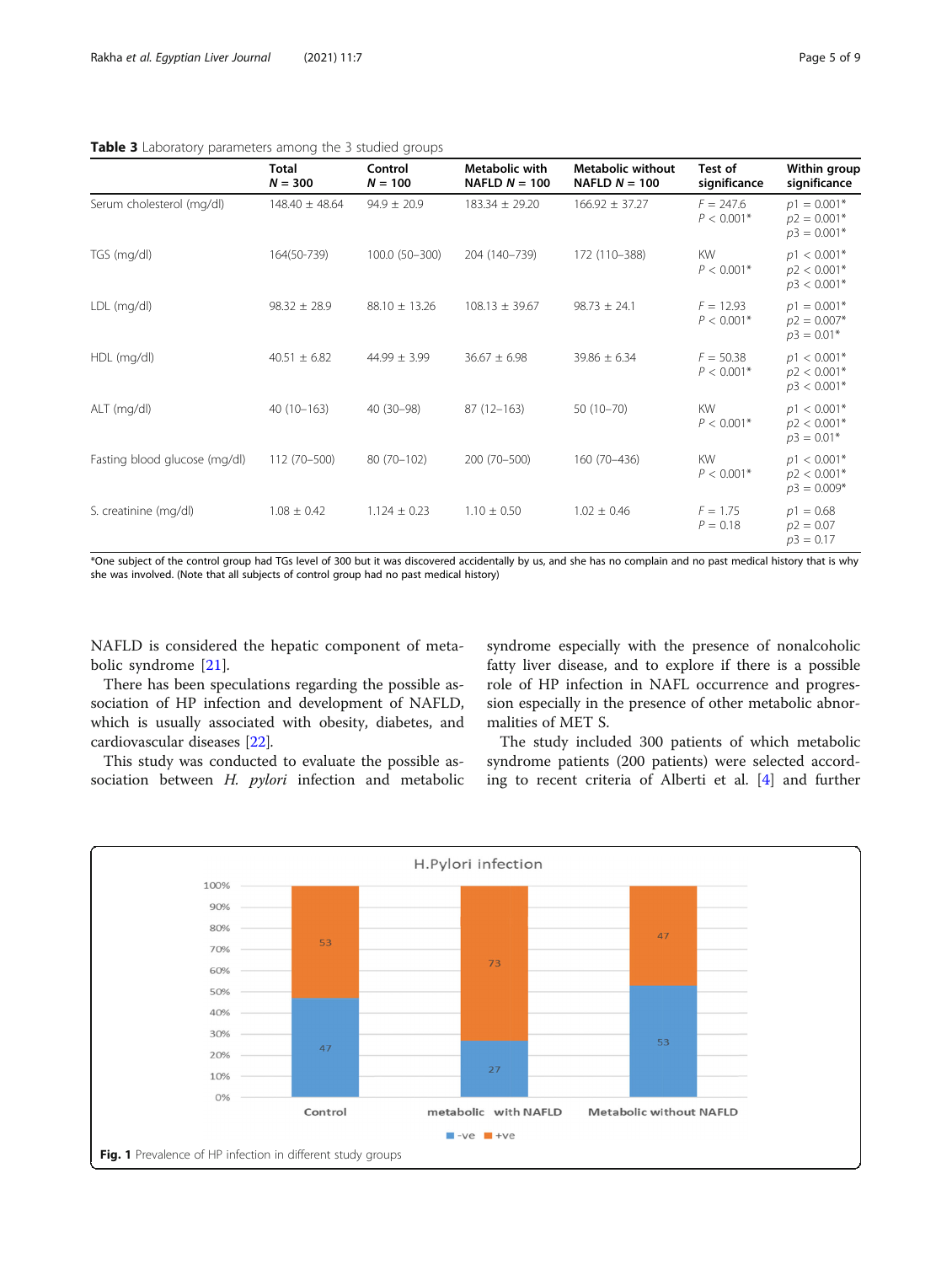<span id="page-5-0"></span>

| Table 4 H. pylori stool Ag results in the studied groups |  |  |  |  |  |  |  |  |  |  |
|----------------------------------------------------------|--|--|--|--|--|--|--|--|--|--|
|----------------------------------------------------------|--|--|--|--|--|--|--|--|--|--|

|                     | Total<br>$N = 300$ |       | Control<br>$N = 100$ |     |    | Metabolic with<br>NAFLD $N = 100$ | <b>Metabolic without</b><br>NAFLD $N = 100$ |     | Test of<br>significance | Within group<br>significance |
|---------------------|--------------------|-------|----------------------|-----|----|-----------------------------------|---------------------------------------------|-----|-------------------------|------------------------------|
| H. pylori infection |                    |       |                      |     |    | $p1 = 0.003*$                     |                                             |     |                         |                              |
| Negative            | 127                | 42.3% | 47                   | 47% | 27 | 27%                               | 53                                          | 53% | $x^2 = 15.18$           | $p2 = 0.39$<br>$p3 < 0.001*$ |
| Positive            | 173                | 57.7% | 53                   | 53% | 73 | 73%                               | 47                                          | 47% | $P = 0.001*$            |                              |

\*statistically significant value

Note that more than half of controls were HP positive that is due to the high prevalence of HP infection in our region. Nevertheless, they had no complain or any history of GIT symptoms

χ<sup>2</sup> Chi-square test, p1 difference between control and metabolic with NAFLD group, p2 difference between control and metabolic without NAFLD group, p3<br>difference between metabolic with and without NAFLD difference between metabolic with and without NAFLD

subdivided into 2 groups according to the presence or absence of NAFLD, in addition to 100 age-matched healthy controls. All patients were subjected to full history taking and clinical examination laboratory investigations for diagnosis of MET S. All MET S patients had abdominal ultrasonography for detection of hepatic steatosis. NAFLD fibrosis risk score was calculated online for MET S patients with NAFLD to discover patients with marked fibrosis—according to Angulo et al. [[16](#page-8-0)] which divided the patients into NO or mild fibrosis (F0– F2) and marked fibrosis (F3–F4) that might progress to NASH. H. pylori stool antigen (SAT) testing was done in all subjects.

Prevalence of HP infection in all study subjects was 57.7%; this is in agreement with Hooi et al. [\[23\]](#page-8-0) who reported in their systematic review and meta-analysis that more than half of world population have H. pylori infection. Moreover, Eshraghian [\[13](#page-7-0)] reported that prevalence of HP infection is increasing in developing countries, and in some areas, it may reach 80%. Also, in our study, rural patients showed significantly higher prevalence of

Table 5 Clinical characteristics of HP positive versus HP negative subjects in MET S with NAFLD group

|                 | H. pylori infection                    | Test of                             |    |                    |                          |  |
|-----------------|----------------------------------------|-------------------------------------|----|--------------------|--------------------------|--|
|                 |                                        | Negative $n = 27$ Positive $n = 73$ |    |                    | significance             |  |
| Age/years       |                                        | $46.93 \pm 7.77$                    |    | $48.16 \pm 8.70$   | $t = 0.65$<br>$P = 0.52$ |  |
| Sex             | Ν                                      | %                                   | Ν  | $\%$               |                          |  |
| Male            | 15                                     | 55.6                                | 42 | 57.5               | $x^2 = 0.03$             |  |
| Female          | 12                                     | 44.4                                | 31 | 42.5               | $P = 0.86$               |  |
| Residence       |                                        |                                     |    |                    |                          |  |
| Rural           | 16                                     | 59.3                                | 63 | 86.3               | $x^2 = 8.688$            |  |
| Urban           | 11                                     | 40.7                                | 10 | 13.7               | $P = 0.003*$             |  |
| BMI ( $kg/m2$ ) | $33.77 \pm 11.1$                       |                                     |    | $32.96 \pm 9.66$   | $t = 0.35$<br>$P = 0.72$ |  |
|                 | Waist circumference $117.15 \pm 13.94$ |                                     |    | $118.86 \pm 17.12$ | $t = 0.47$<br>$P = 0.64$ |  |
|                 |                                        |                                     |    |                    |                          |  |

\*statistically significant value

χ <sup>2</sup> Chi-square test

HP infection than urbans especially in MET S with NAFLD group (Table 5). Muhsen et al. [\[24\]](#page-8-0) attributed that to low socioeconomic level and bad hygienic conditions which are the major risk factors for intrafamilial transmission of HP infection. Regarding gender differences, some studies showed no difference [\[25](#page-8-0)], while others [[26\]](#page-8-0) found a male predominance of HP infection in Hyderabad, and Agah et al. [[27\]](#page-8-0) found female predominance in HP-induced gastric ulcer. Our study found no gender difference.

In this study, we found that HP infection was more frequent in MET S with NAFLD patients (73%) than in MET S without NAFLD (47%) (Table 4), suggesting that HP infection might be associated with the risk of NAFL D development in those patients. In agreement with our results, Abdel-Razik et al. [[28](#page-8-0)] reported in their study that HP infection increased the risk of NAFLD. Moreover, they suggested that IR, inflammatory mediators, and disturbance in lipid metabolism associated with HP infection are the main mechanisms of NAFLD development. They suggested that eradication of HP might reduce NAFLD risk. In contrast to our study, Okushin et al. [\[12\]](#page-7-0) reported through logistic regression that HP infection was not associated with NAFLD, that may be due to studying many other variants as BMI, platelet count, and ALT and not focusing on HP infection.

In this study, 60% of MET S patients were HP positive compared to controls, with statistical significance (Table 4). Other studies [\[29\]](#page-8-0) found a positive correlation between HP infection and MET S. Moreover, Lim et al. [[30\]](#page-8-0) suggested that *H. pylori* infection may play an independent role in the pathogenesis of metabolic syndrome in patients under 65 years old.

Regarding clinical characteristics of the patients, we found significantly higher values of body weight, BMI, and waist circumference in patients having MET S patients with NAFLD than those without NAFLD (Table [2](#page-3-0)) which is in agreement with previous studies [\[12](#page-7-0), [31](#page-8-0)]. Our study shows a statistically significant association between elevated triglycerides, cholesterol, and LDL, and low HDL levels, and NAFLD (Table [3\)](#page-4-0). Also, we found that uncontrolled hyperglycemia is positively associated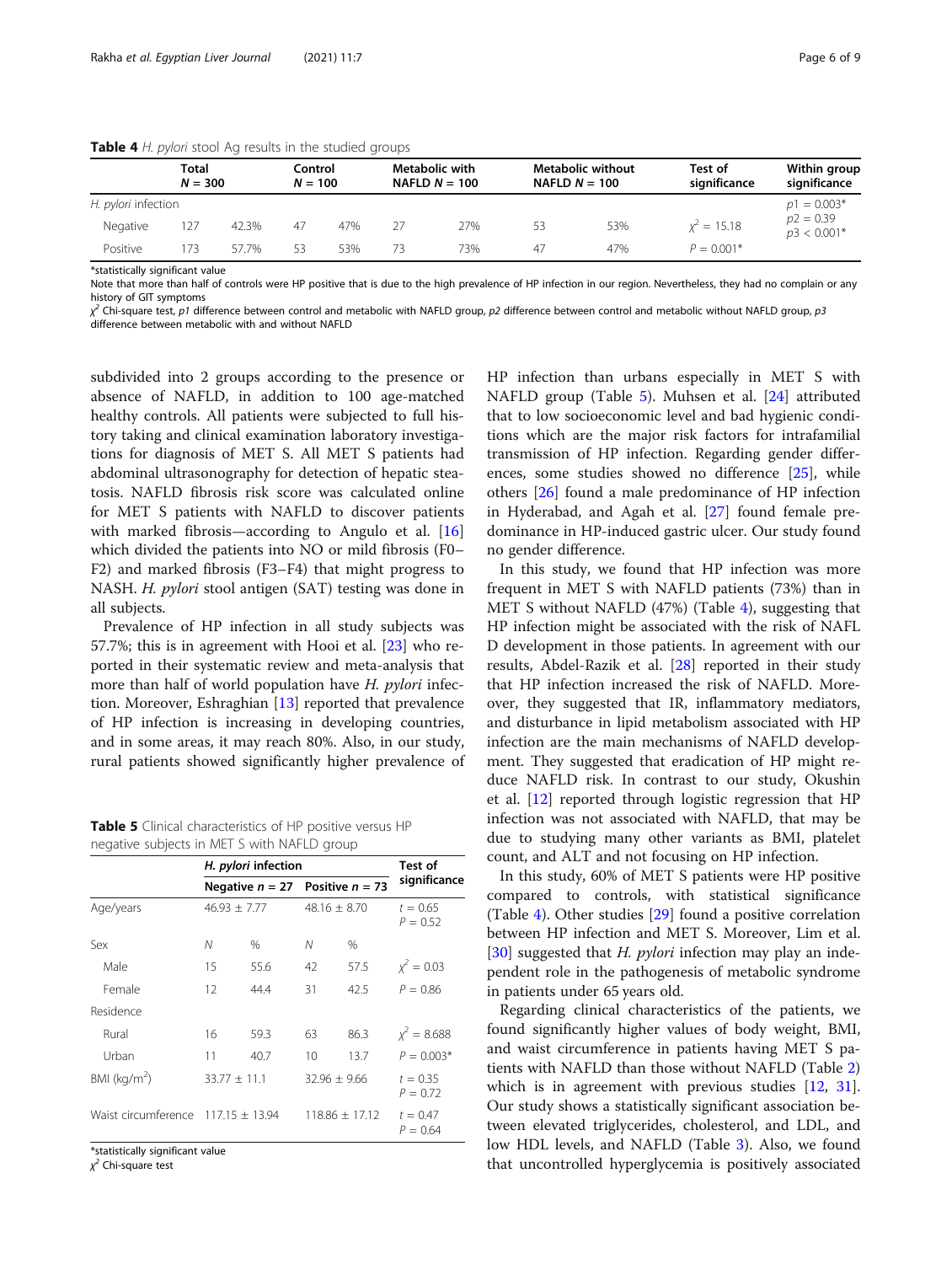|                         | H. <i>pylori</i> infection | Test of           |              |  |
|-------------------------|----------------------------|-------------------|--------------|--|
|                         | Negative $n = 27$          | Positive $n = 73$ | significance |  |
| Mild fibrosis (F0-F2)   | 20 ) 74%)                  | 17 (23%)          | $x^2$ 21.81  |  |
| Marked fibrosis (F3-F4) | 7 (26%)                    | 56 (77%)          | $P < 0.001*$ |  |

<span id="page-6-0"></span>Table 6 Liver fibrosis score among HP positive versus HP negative subjects in MET S with NAFLD group

\*statistically significant value

χ <sup>2</sup> Chi-square test

with NAFLD (Table [3](#page-4-0)), which is in agreement with previous studies of Friedman et al. [\[32](#page-8-0)] who reported that the main metabolic abnormalities predisposing to NAFL D are hyperglycemia, dyslipidemia, IR, and obesity. Also, a positive association between HP infection and elevated S.TGs, cholesterol levels and hyperglycemia was noticed in our study (Table 7).

Regarding the degree of fibrosis in patients of MET S with NAFLD, using fibrosis risk score [[16](#page-8-0)], we found that HP infection is associated with increased degree of fibrosis significantly (Table 6) with progression to marked fibrosis which may complicate with NASH with overall predictive value of 75% (Table [8\)](#page-7-0) especially in patients with hyperglycemia. That is supported by the study done by Shen et al. [[33](#page-8-0)] who reported that IR resulting from lipid metabolic disturbances and fatty acids accumulation in liver is the main modulator and link between HP infection and hepatic steatosis. Also, the study done by Doğan et al. [[34\]](#page-8-0) supports our results as they declared that H. pylori infection is strongly linked to the pathogenesis of early-stage NAFLD, which is described as simple steatosis. On the other hand, Polyzos et al.  $[10]$  $[10]$  indicated that *H. pylori* infection may not contribute to the progression of NAFL to NASH.

From the previous discussion, it is clear that HP infection is positively associated with occurrence and progression rate of hepatic steatosis (nonalcoholic fatty liver) especially in MET S patients. So, it can be suggested also that testing and eradication of H. *pylori* infection might be indicated in patients having metabolic syndrome which could have a role in decreasing the occurrence as well as the burden of NAFLD in such patients.

However, this study has limitations being a case control study, so further prospective studies are needed to confirm the role of HP in progression of NAFL to NASH in patients with metabolic syndrome.

## Conclusions

Our study suggested a circle of metabolic abnormalities seemed to be attributed to HP infection in MET S patients increasing the risk of NAFL and progression to marked fibrosis especially with coexistent hyperglycemia, dyslipidemia, and upper body obesity.

HP infection should be kept in mind in patients with MET S. Testing and eradication of HP would help in decreasing metabolic disturbances and possibility of NAFL D, and protect against marked fibrosis progression.

Taking into consideration limitation of this case control study, further prospective longitudinal studies are

Table 7 Lipid profile among patients with HP positive versus HP negative in MET S with NAFLD group

|                            | H. pylori infection |                    | Test of                      |  |
|----------------------------|---------------------|--------------------|------------------------------|--|
|                            | Negative $n = 27$   | Positive $n = 73$  | significance                 |  |
| Serum cholesterol          | $173.48 \pm 32.63$  | $186.99 \pm 27.17$ | $t = 2.09$<br>$P = 0.03*$    |  |
| <b>TGS</b>                 | 200.0 (140-382)     | 208 (150-739)      | $z = 2.07$<br>$P = 0.03*$    |  |
| LDL                        | $107.19 \pm 44.0$   | $108.48 \pm 38.26$ | $t = 0.14$<br>$P = 0.89$     |  |
| <b>HDL</b>                 | $36.26 \pm 5.0$     | $36.82 \pm 7.62$   | $t = 0.36$<br>$P = 0.72$     |  |
| ALT                        | $25(13-78)$         | $42(12-163)$       | $z = 2.28$<br>$P = 0.02*$    |  |
| AST                        | $27(12-76)$         | $35(16-107)$       | $z = 1.75$<br>$P = 0.08$     |  |
| Uncontrolled Hyperglycemia | 23 (85.2)           | 72 (98.6)          | $x^2 = 7.50$<br>$P = 0.006*$ |  |

\*statistically significant value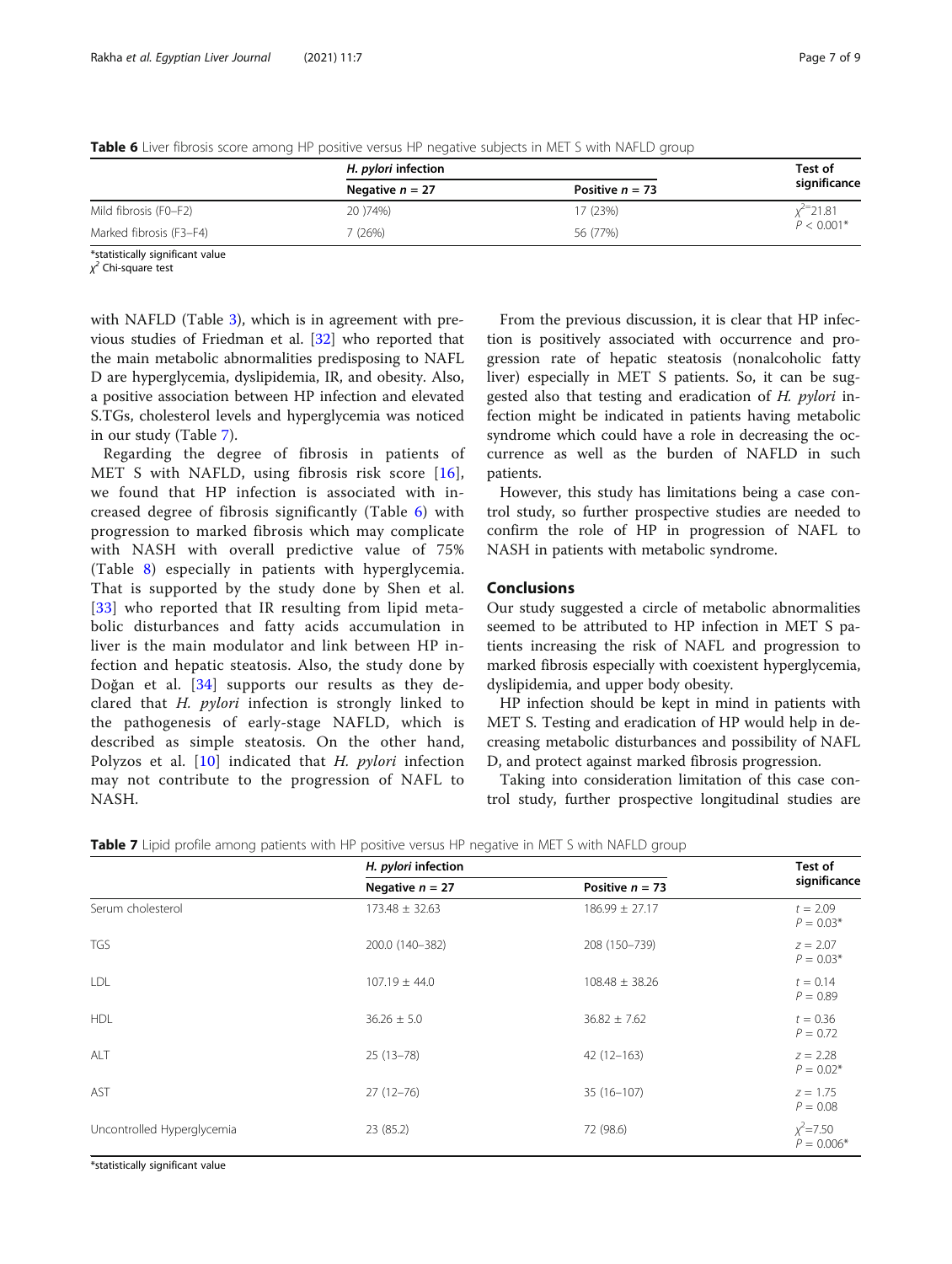<span id="page-7-0"></span>Table 8 Predictors of H. pylori infection in cases of MET S with NAFLD

|                             | В     | Ρ          | Odds ratio (95% CI) |  |  |
|-----------------------------|-------|------------|---------------------|--|--|
| Fibrosis score              | 4.11  | $0.03*$    | 9.54 (2.36-25.98)   |  |  |
| DМ                          | 2.26  | $< 0.001*$ | 60.94 (12.31-80.9)  |  |  |
| Serum cholesterol           | 0.009 | 0.34       | $1.01(0.99 - 1.03)$ |  |  |
| <b>TGS</b>                  | 0.005 | 0.10       | $1.01(0.99 - 1.01)$ |  |  |
| Overall % predicted $= 75%$ |       |            |                     |  |  |

\*statistically significant value

required to confirm the results and further explore whether early diagnosis and eradication of HP could have an impact on decreasing hepatic complications in those patients side by side with strict control of blood glucose level and follow-up the lipid profile.

Additional research is needed to explore the correlation between HP infection and progression of NAFL to NASH and/or liver cirrhosis.

#### Abbreviations

ALT: Alanine transaminase; AST: Aspartate transaminase; BMI: Body mass index; CVS: Cardiovascular system; HCC: Hepatocellular carcinoma; HDL: High-density lipoprotein; HP: Helicobacter pylori; IR: Insulin resistance; MET S: Metabolic syndrome; NAFLD: Nonalcoholic fatty liver disease; NAFL: Nonalcoholic fatty liver

#### Acknowledgements

This manuscript is a part of the MSc Thesis written by Mohamed Rakha, and represents continues, hard, and honest work for 3 successive years of data collection and collaboration between Diabetes &Endocrinology and Obesity team with Clinical Pathology Department in Faculty of Medicine, Mansoura University.

#### Authors' contributions

This study has been carried out as collaboration between all authors. MR reviewed the literature and wrote the study protocol and manuscript draft. OS designed the study, put the hypothesis, revised the written manuscript, and modified the "Results" and "Discussion" parts. MSA checked and revised the manuscript for plagiarism, performed the statistical analysis, and modified the "Background" part of the manuscript. AE supervised and regulated the H. pylori test for all subjects, added stool antigen test details, and modified "Methods" part of the manuscript. All authors read and approved the final manuscript.

#### Funding

This research did not receive any specific grant from funding agencies in the public, commercial, or not-for-profit sectors.

#### Availability of data and materials

The datasets used and/or analyzed during the current study are available from the corresponding author on reasonable request.

#### Ethics approval and consent to participate

Written consents from the patients who participated in the study or from their families were obtained, and it was approved by the Mansoura Medical Ethics Committee (MMEC) of the Faculty of Medicine—code number MS.19.03.547 -

#### Consent for publication

Not applicable.

## Competing interests

There are no conflicts of interest.

#### Author details

<sup>1</sup>Department of Internal Medicine, Faculty of Medicine, Mansoura University Mansoura, Egypt. <sup>2</sup>Department of Clinical Pathology, Faculty of Medicine Mansoura University, Mansoura, Egypt.

#### Received: 16 July 2020 Accepted: 14 December 2020 Published online: 22 January 2021

#### References

- 1. Eslick GD, Lim LL, Byles JE, Xia HH, Talley NJ (1999) Association of Helicobacter pylori infection with gastric carcinoma: a meta-analysis. Am J Gastroenterol 94(9):2373–2379. [https://doi.org/10.1111/j.1572-0241.1999.](https://doi.org/10.1111/j.1572-0241.1999.01360.x) [01360.x](https://doi.org/10.1111/j.1572-0241.1999.01360.x)
- 2. Schistosomes, liver flukes and Helicobacter pylori. IARC Working Group on the Evaluation of Carcinogenic Risks to Humans. Lyon, 7-14 June 1994. (1994). IARC monographs on the evaluation of carcinogenic risks to humans. World Health Organization, International Agency for Research on Cancer, 61, 1–241. Retrieved from [http://www.ncbi.nlm.nih.gov/pubmed/](http://www.ncbi.nlm.nih.gov/pubmed/7715068) [7715068](http://www.ncbi.nlm.nih.gov/pubmed/7715068)
- 3. Sonnenberg A, Genta RM (2013) Helicobacter pylori is a risk factor for colonic neoplasms. Am J Gastroenterol 108(2):208–215. [https://doi.org/10.1038/ajg.](https://doi.org/10.1038/ajg.2012.407) [2012.407](https://doi.org/10.1038/ajg.2012.407)
- 4. Alberti KGMM, Eckel RH, Grundy SM, Zimmet PZ, Cleeman JI, Donato KA, Fruchart J-C, James WPT, Loria CM, Smith SC (2009) Harmonizing the metabolic syndrome. Circulation 120(16):1640–1645. [https://doi.org/10.1161/](https://doi.org/10.1161/circulationaha.109.192644) [circulationaha.109.192644](https://doi.org/10.1161/circulationaha.109.192644)
- 5. Radaelli MG, Martucci F, Perra S, Accornero S, Castoldi G, Lattuada G et al (2018) NAFLD/NASH in patients with type 2 diabetes and related treatment options. J Endocrinoll Investig 41(5):509–521. [https://doi.org/10.1007/](https://doi.org/10.1007/s40618-017-0799-3) [s40618-017-0799-3](https://doi.org/10.1007/s40618-017-0799-3)
- 6. Wong RJ, Aguilar M, Cheung R, Perumpail RB, Harrison SA, Younossi ZM, Ahmed A (2015) Nonalcoholic steatohepatitis is the second leading etiology of liver disease among adults awaiting liver transplantation in the United States. Gastroenterology 148(3):547–555. [https://doi.org/10.1053/j.gastro.](https://doi.org/10.1053/j.gastro.2014.11.039) [2014.11.039](https://doi.org/10.1053/j.gastro.2014.11.039)
- 7. Dixon JB, Bhathal PS, Hughes NR, O'Brien PE (2004) Nonalcoholic fatty liver disease: improvement in liver histological analysis with weight loss. Hepatology (Baltimore, Md.) 39(6):1647–1654. [https://doi.org/10.1002/hep.](https://doi.org/10.1002/hep.20251) [20251](https://doi.org/10.1002/hep.20251)
- 8. Cindoruk M, Cirak MY, Unal S, Karakan T, Erkan G, Engin D et al (2008) Identification of Helicobacter species by 16S rDNA PCR and sequence analysis in human liver samples from patients with various etiologies of benign liver diseases. Eur J Gastroenterol Hepatol 20(1):33–36. [https://doi.](https://doi.org/10.1097/MEG.0b013e3282efa4f2) [org/10.1097/MEG.0b013e3282efa4f2](https://doi.org/10.1097/MEG.0b013e3282efa4f2)
- 9. Pirouz T, Zounubi L, Keivani H, Rakhshani N, Hormazdi M (2009) Detection of Helicobacter pylori in paraffin-embedded specimens from patients with chronic liver diseases, using the amplification method. Dig Dis Sci 54(7): 1456–1459. <https://doi.org/10.1007/s10620-008-0522-5>
- 10. Polyzos SA, Kountouras J, Papatheodorou A, Patsiaoura K, Katsiki E, Zafeiriadou E et al (2013) Helicobacter pylori infection in patients with nonalcoholic fatty liver disease. Metabolism 62(1):121–126. [https://doi.org/](https://doi.org/10.1016/j.metabol.2012.06.007) [10.1016/j.metabol.2012.06.007](https://doi.org/10.1016/j.metabol.2012.06.007)
- 11. Mendrick DL, Diehl AM, Topor LS, Dietert RR, Will Y, La Merrill MA, Bouret S, Varma V, Hastings KL, Schug TT, Emeigh Hart SG, Burleson FG (2017) Metabolic syndrome and associated diseases: from the bench to the clinic. Toxicol Sci 162(1):36–42. <https://doi.org/10.1093/toxsci/kfx233D>
- 12. Okushin K, Takahashi Y, Yamamichi N, Shimamoto T, Enooku K, Fujinaga H et al (2015) Helicobacter pylori infection is not associated with fatty liver disease including non-alcoholic fatty liver disease: a large-scale crosssectional study in Japan. BMC Gastroenterol 15(1):25. [https://doi.org/10.](https://doi.org/10.1186/s12876-015-0247-9) [1186/s12876-015-0247-9](https://doi.org/10.1186/s12876-015-0247-9)
- 13. Eshraghian A (2014) Epidemiology of Helicobacter pylori infection among the healthy population in Iran and countries of the Eastern Mediterranean Region: a systematic review of prevalence and risk factors. World J Gastroenterol 20(46):17618–17625. <https://doi.org/10.3748/wjg.v20.i46.17618>
- 14. Babusik P, Bilal M, Duris I (2011) Nonalcoholic fatty liver disease of two ethnic groups in Kuwait: comparison of prevalence and risk factors. Med Princ Pract 21(1):56–62. <https://doi.org/10.1159/000331591>
- 15. Van Werven JR, Marsman HA, Nederveen AJ, Smits NJ, Ten Kate FJ, Van Gulik TM, Stoker J (2010) Assessment of hepatic steatosis in patients undergoing liver resection: comparison of US, CT, T1-weighted dual-echo